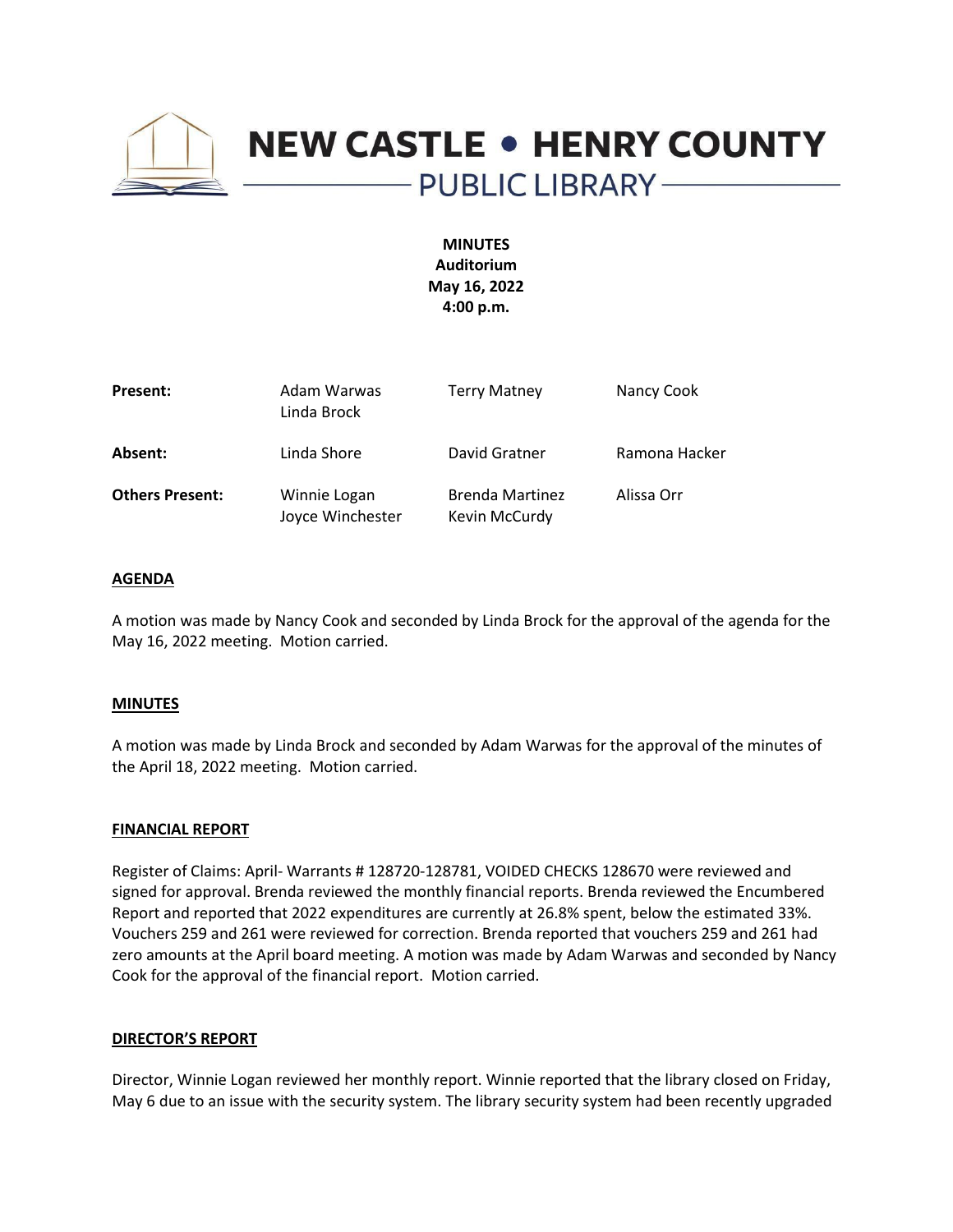and a new panel was installed. When staff arrived on Friday, May 6 they were not able to disarm the system which resulted in the alarm sounding. Johnson Controls customer support was called to resolve the issue, but they were unable to give an estimated time of arrival. The alarm was still sounding when it was time to open, so the decision was made to close for the day. Support tech did arrive later in the morning and the new panel was replaced and the system was reset. Winnie also reported that the library closed early on Tuesday, May 10 due to water issues. ProGreen had been working on the library's outdoor sprinkler system when a line broke causing water to fill up in the back parking lot. Due to recent road work the water shut off had been paved over and ProGreen was not able to stop the leak immediately. The decision was made to close the library at 5pm.

Winnie reported that Summer Reading will begin on June 4 and run through July 30. There will be a Kick-Off Beach Party on Saturday, June 4 with a bounce house, snow cones and visits from book characters, Elephant and Piggie. There will be a variety of programs throughout the summer ending with the Renaissance Fair on Saturday, July 30. Winnie reported that this year the library is using a new app, Reader Zone, which will allow participants to track their reading and activities online. There will be a paper log option as well.

# **FRIENDS OF THE LIBRARY REPORT**

Joyce Winchester, Friends' president, reported that the Friends next book sale is Saturday, May 21 from noon to 4pm. Specials will include two carts of storybooks/picture books that will be 20 books for \$1 and cookbooks will be on sale buy one get on free. The Friends will also be selling Bicentennial postcards 5 for \$1. Joyce reported that the Friends next Noteworthy concert will be Thursday, May 19 with Zach Dubois.

# **OLD BUSINESS:**

The board briefly discussed the possibility of becoming a Fine Free library. The board decided to table the conversation until Winnie collects more information.

# **NEW BUSINESS**

Winnie gave a library staffing update. Makayla Seward, full time children's assistant and Jordan Harrison, full time children's assistant, resigned effective May 13. Tiffany Gwinn, part time children's assistant was promoted to full time children's assistant effective May 16. Kyria Dickerson, children's department summer intern, was hired effective May 12. Hope Gwinn, part time outreach assistant, was promoted to full time outreach assistant effective May 16. Winnie reported that she would like to hire two part time library pages (high school students) for the summer and possibly beyond to assist in the Children's Department. Winnie presented an updated salary schedule to the board for approval. A motion was made by Nancy Cook and seconded by Linda Brock for the approval of the updated salary schedule.

Winnie presented two quotes to the board for a library website redesign. IronGate Creative submitted a quote for \$13,000. Farmhouse Creative submitted a quote for \$1,950. Christy Ragle from WholeHeart